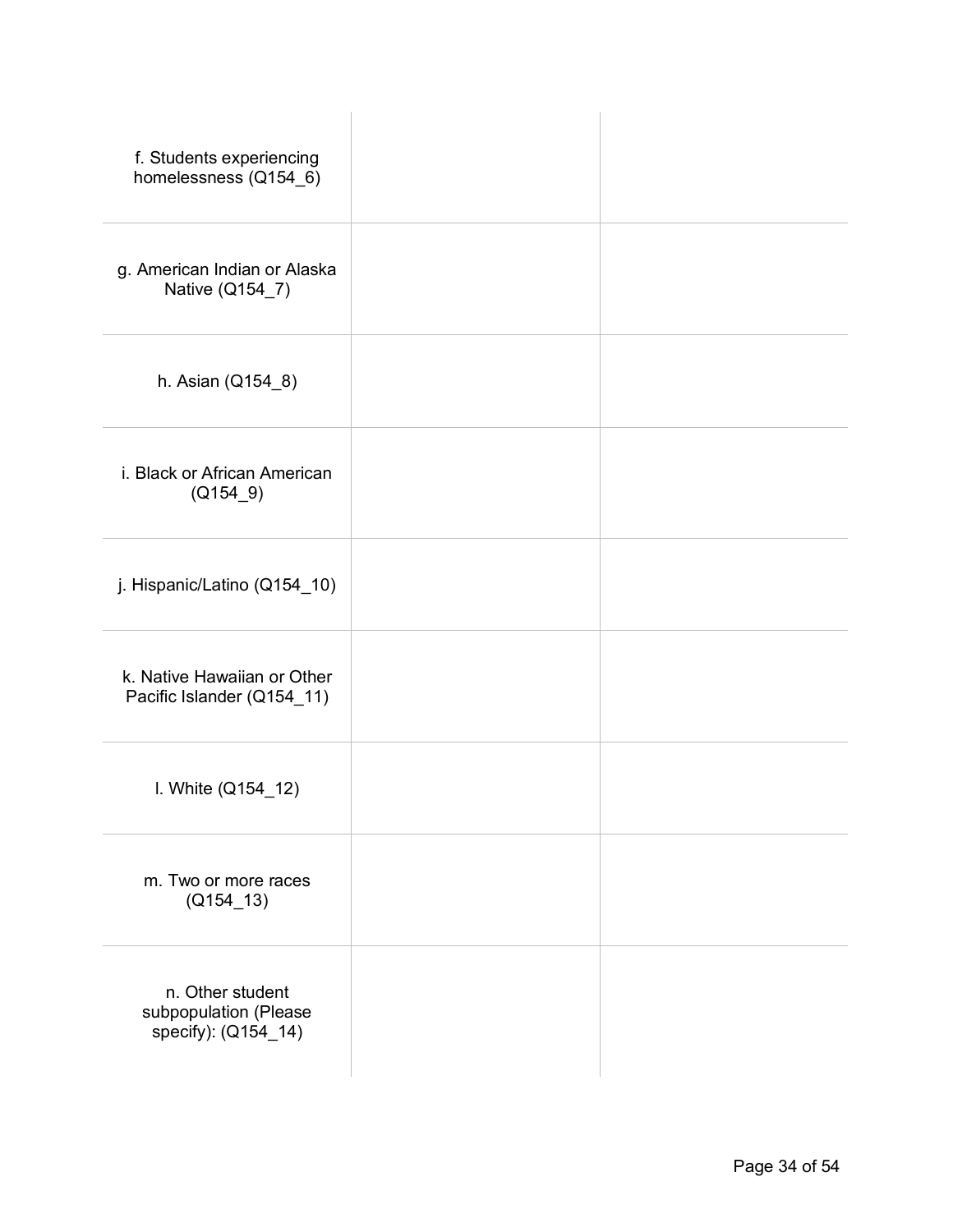## *Display This Question:*

*If If Activities by SubpopulationsFrom the activities provided in previous question, is the program available to all students? 5. Early childhood education program expansion or enhancement - Yes Is Selected* Please note that the total file is for LEA planning. All responses must be submitted to the Qualitative tool by May 10, 2022 by 5:00 PM.<br>Display: This Qualitan:<br>and May 10, 2022 by Submitted to the Qualitative file in the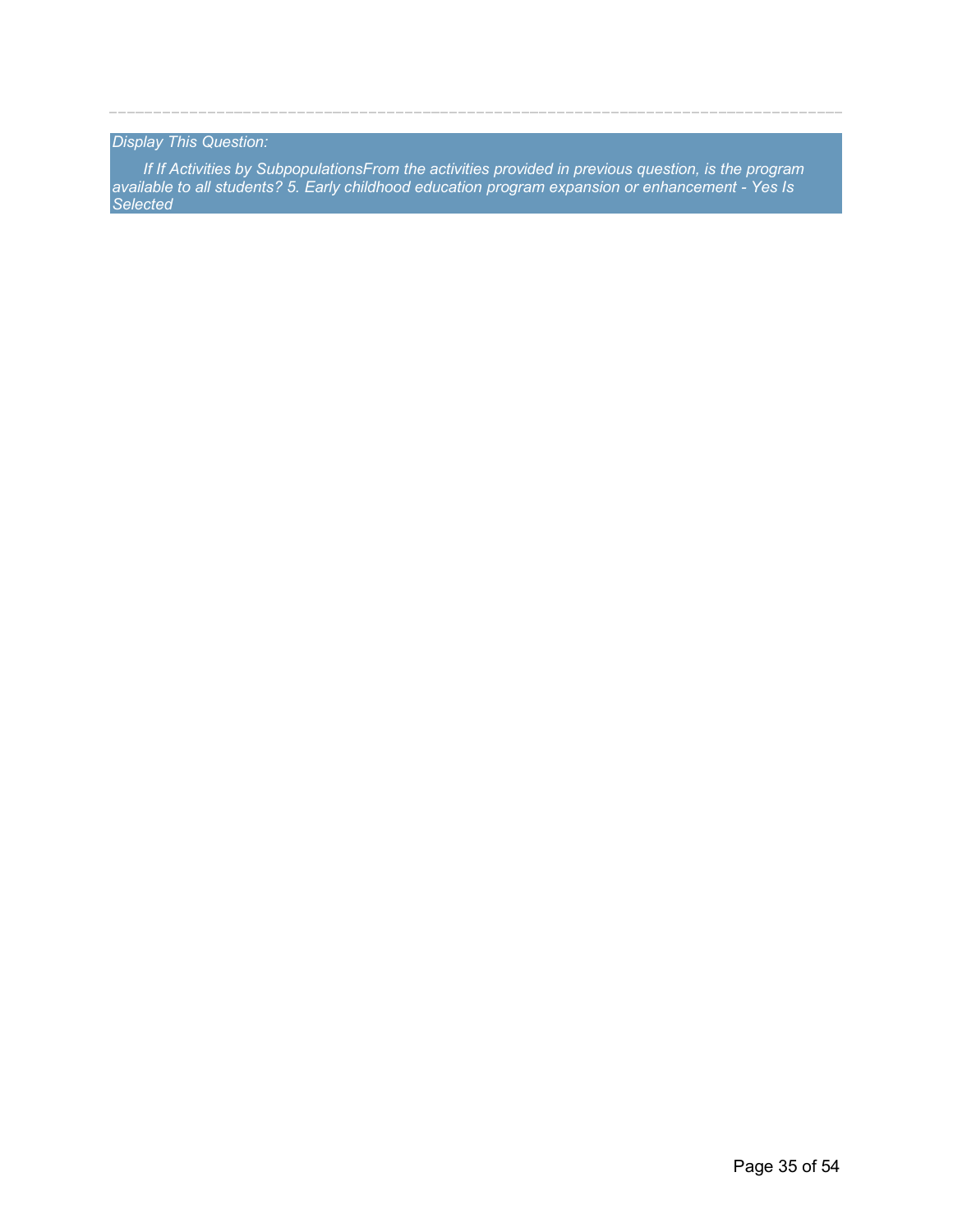| Please note that this word file is for LEA planning. All responses must be submitted to the Qualtrics tool by May 10, 2022 by 5:00 PM.                                                                                                                                                                                          |                                                                                                                                                                             |                                                      |
|---------------------------------------------------------------------------------------------------------------------------------------------------------------------------------------------------------------------------------------------------------------------------------------------------------------------------------|-----------------------------------------------------------------------------------------------------------------------------------------------------------------------------|------------------------------------------------------|
| Q29 Activities by Subpopulations - Early childhood education program expansion or<br>enhancement                                                                                                                                                                                                                                |                                                                                                                                                                             |                                                      |
| For programs available to all students as selected in prior question Early childhood education<br>program expansion or enhancement, indicate the number of eligible students within each of<br>the following student groups, and the number of eligible students from that student group that<br>participated in this activity. |                                                                                                                                                                             |                                                      |
| If none, enter 0.                                                                                                                                                                                                                                                                                                               |                                                                                                                                                                             |                                                      |
|                                                                                                                                                                                                                                                                                                                                 |                                                                                                                                                                             |                                                      |
|                                                                                                                                                                                                                                                                                                                                 | Note: Eligible refers to students within the student group who meet eligibility criteria for<br>participation, such as belonging to the appropriate grade for the activity. |                                                      |
| Note: Students may be counted in multiple rows. The sum of rows a-n need not equal the total<br>headcount previously reported.                                                                                                                                                                                                  |                                                                                                                                                                             |                                                      |
| Note: The number of participating students must be less than or equal to the number of enrolled<br>eligible students for each subgroup.                                                                                                                                                                                         |                                                                                                                                                                             |                                                      |
|                                                                                                                                                                                                                                                                                                                                 | # Enrolled eligible students at<br>LEA in subgroup (1)                                                                                                                      | # Eligible students in<br>subgroup participating (2) |
| a. Students with one or more<br>disabilities (Q154 1)                                                                                                                                                                                                                                                                           |                                                                                                                                                                             |                                                      |
| b. Low-income students<br>(Q154 2)                                                                                                                                                                                                                                                                                              |                                                                                                                                                                             |                                                      |
| c. English learners (Q154 3)                                                                                                                                                                                                                                                                                                    |                                                                                                                                                                             |                                                      |
|                                                                                                                                                                                                                                                                                                                                 |                                                                                                                                                                             |                                                      |
|                                                                                                                                                                                                                                                                                                                                 |                                                                                                                                                                             | Page 36 of 54<br>ADA Compliant 3/28/22               |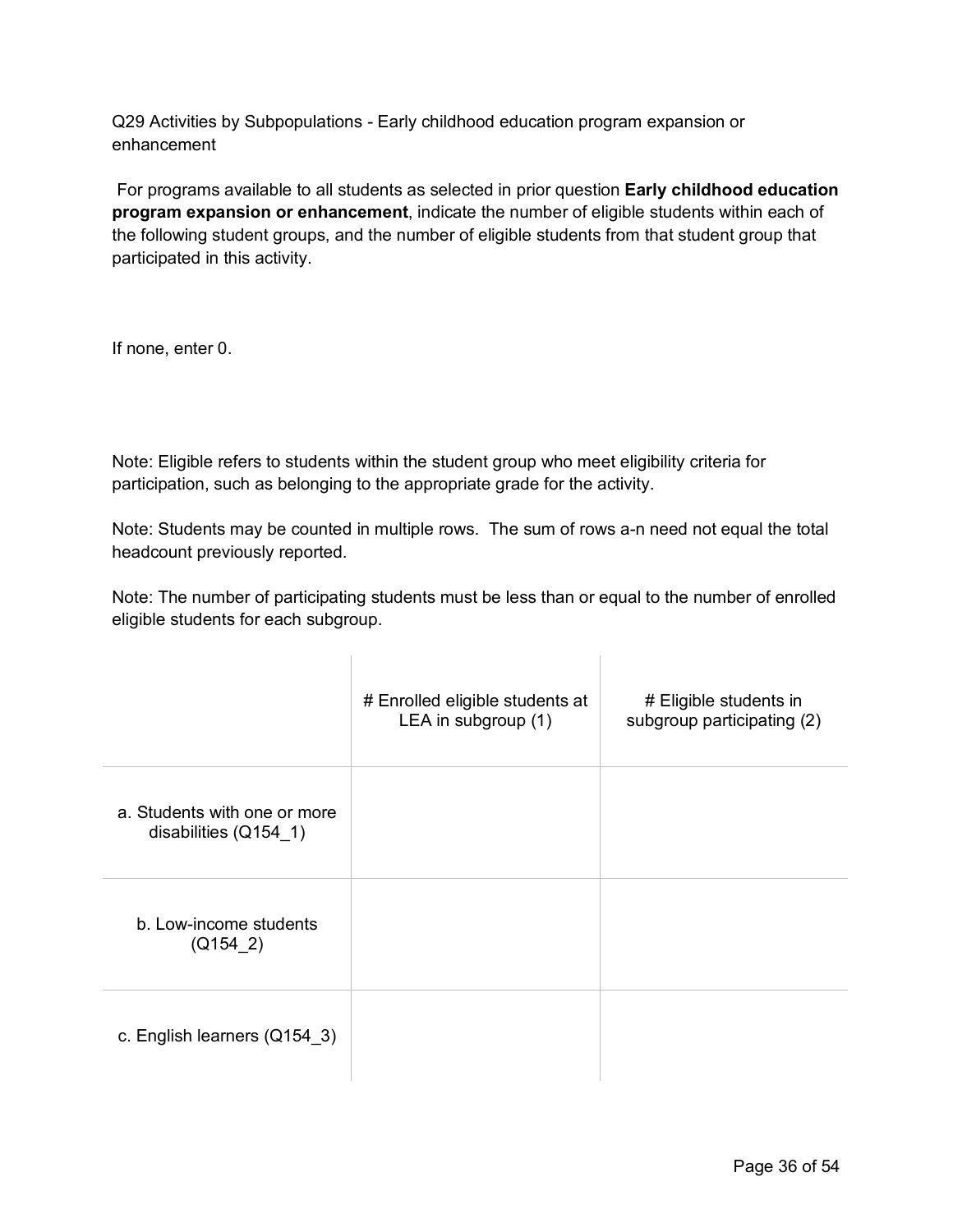|                                                           | Please note that this word file is for LEA planning. All responses must be submitted to the Qualtrics tool by May 10, 2022 by 5:00 PM. |                                        |
|-----------------------------------------------------------|----------------------------------------------------------------------------------------------------------------------------------------|----------------------------------------|
| d. Students in foster care<br>$(Q154_4)$                  |                                                                                                                                        |                                        |
| e. Migratory students<br>$(Q154-5)$                       |                                                                                                                                        |                                        |
| f. Students experiencing<br>homelessness (Q154_6)         |                                                                                                                                        |                                        |
| g. American Indian or Alaska<br>Native (Q154_7)           |                                                                                                                                        |                                        |
| h. Asian (Q154_8)                                         |                                                                                                                                        |                                        |
| i. Black or African American<br>(Q154 9)                  |                                                                                                                                        |                                        |
| j. Hispanic/Latino (Q154_10)                              |                                                                                                                                        |                                        |
| k. Native Hawaiian or Other<br>Pacific Islander (Q154_11) |                                                                                                                                        |                                        |
| I. White (Q154_12)                                        |                                                                                                                                        |                                        |
|                                                           |                                                                                                                                        |                                        |
|                                                           |                                                                                                                                        | Page 37 of 54<br>ADA Compliant 3/28/22 |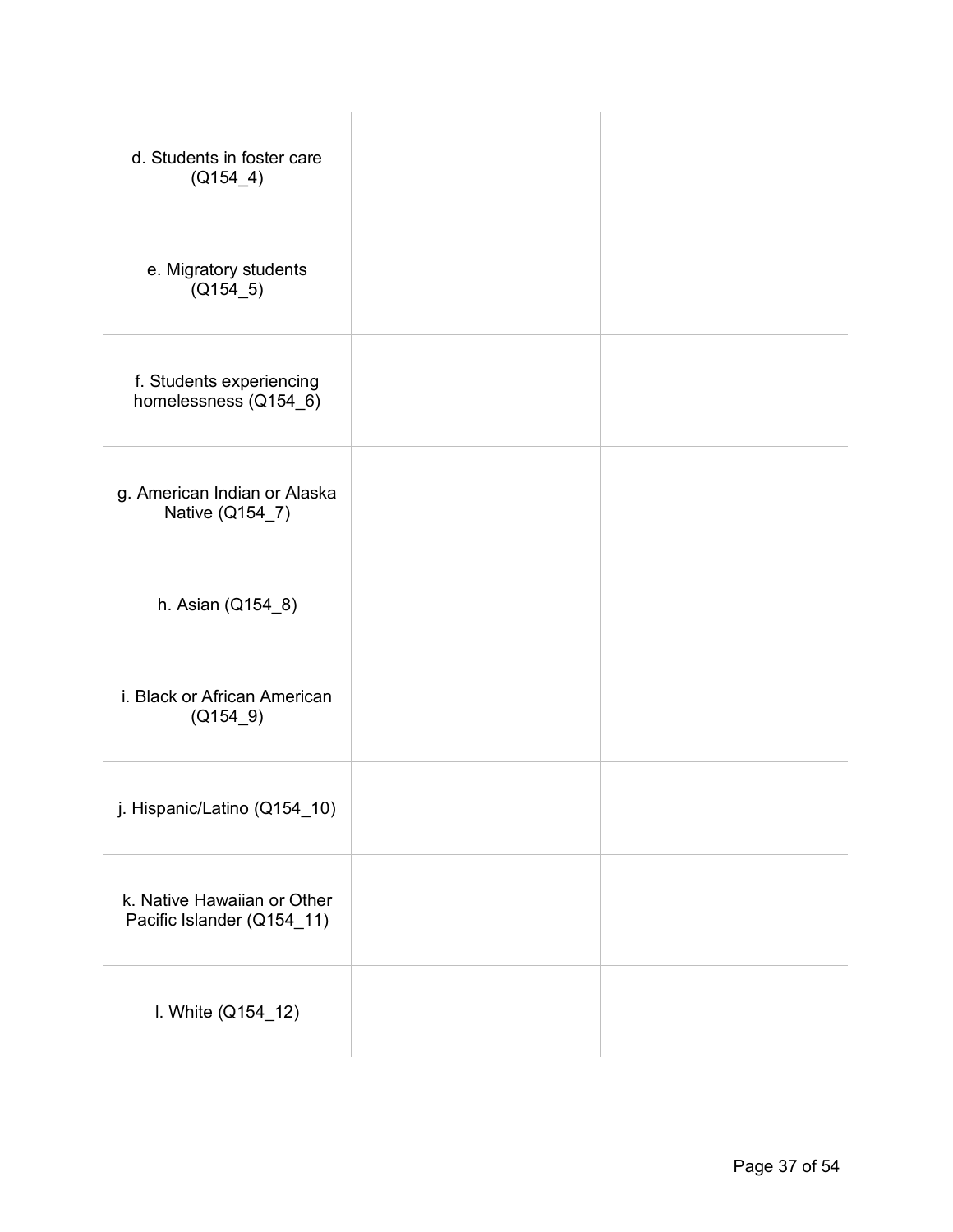| Please note that this word file is for LEA planning. All responses must be submitted to the Qualtrics tool by May 10, 2022 by 5:00 PM.                                           |  |                                        |
|----------------------------------------------------------------------------------------------------------------------------------------------------------------------------------|--|----------------------------------------|
| m. Two or more races<br>$(Q154 - 13)$                                                                                                                                            |  |                                        |
| n. Other student<br>subpopulation (Please<br>specify): (Q154_14)                                                                                                                 |  |                                        |
| <b>Display This Question:</b><br>If Activities by Subpopulations How did this LEA use ESSER (ESSER I and/or ESSER II) funds to<br>supp = 7. Full Service Community Schools [Yes] |  |                                        |
|                                                                                                                                                                                  |  |                                        |
|                                                                                                                                                                                  |  |                                        |
|                                                                                                                                                                                  |  |                                        |
|                                                                                                                                                                                  |  |                                        |
|                                                                                                                                                                                  |  |                                        |
|                                                                                                                                                                                  |  | Page 38 of 54<br>ADA Compliant 3/28/22 |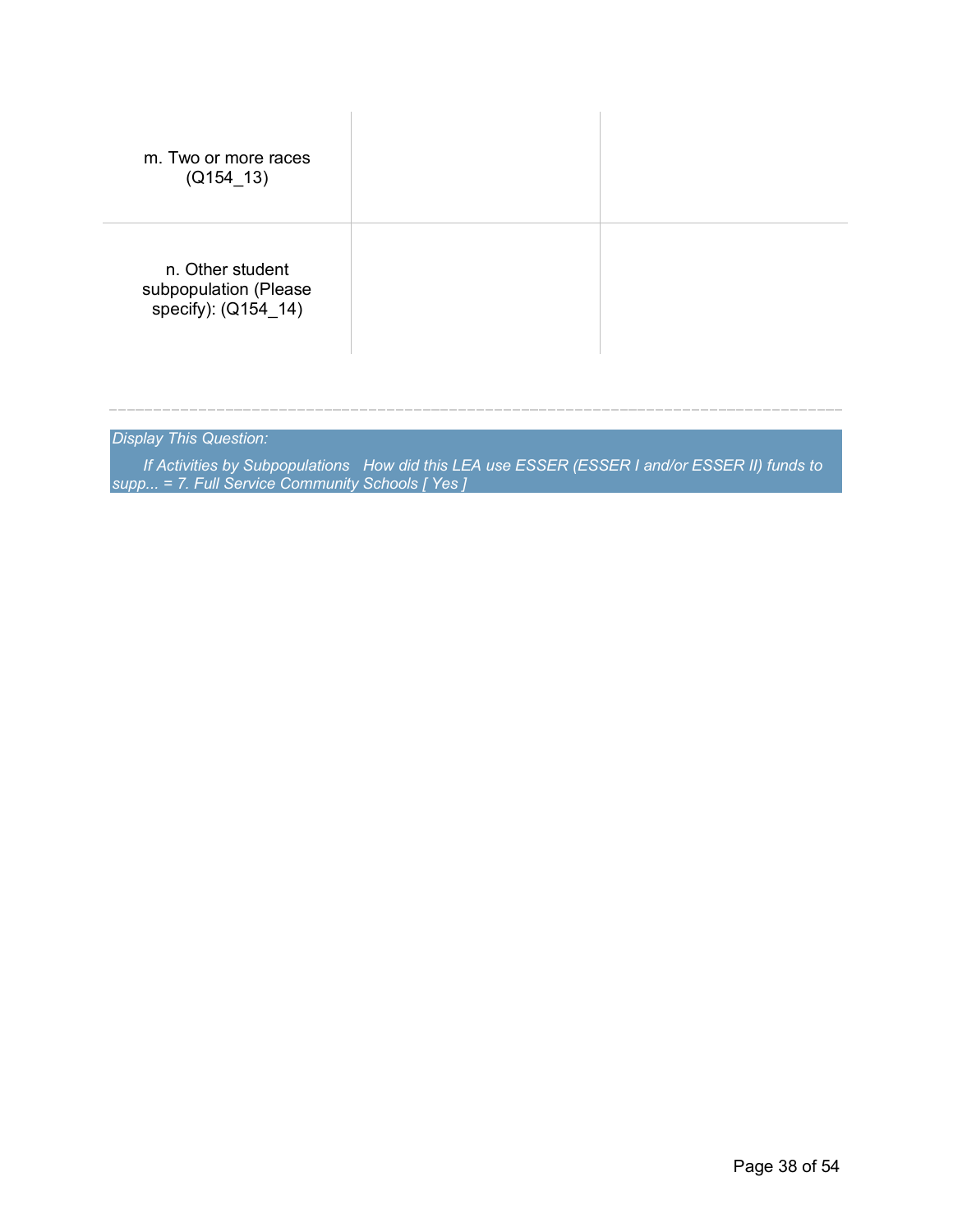Q30 Activities by Subpopulations - Full Service Community Schools

**Full-Service Community School**- The term ''full-service community school'' means a public elementary school or secondary school that—participates in a community-based effort to coordinate and integrate educational, developmental, family, health, and other comprehensive services through community-based organizations and public and private partnerships; and provides access to such services in school to students, families, and the community, such as access during the school year (including before- and after-school hours and weekends), as well as during the summer. Please note that the signal device of the state of the CA planning of the state of the CA planning of the CA planning and CA planning and CA planning the submitted to the CA planning of the CA planning and the community Sc

If none, enter 0.

For programs available to all students as selected in prior question

 $\bigcirc$  1. How many new or additional full-service community schools were launched using these funds in this LEA?  $(1)$ 

 $\bigcirc$  2. How many current full-service community schools received additional services and/or support using these funds? (2) **Example 2** and  $\overline{a}$  and  $\overline{b}$  and  $\overline{c}$  and  $\overline{c}$  and  $\overline{c}$  and  $\overline{c}$  and  $\overline{c}$  and  $\overline{c}$  and  $\overline{c}$  and  $\overline{c}$  and  $\overline{c}$  and  $\overline{c}$  and  $\overline{c}$  and  $\overline{c$ 

 $\bigcirc$  3. What is the total enrollment in full-service community schools supported with ESSER funds within this LEA?  $(3)$ 

*Display This Question:*

*If If Activities by SubpopulationsFrom the activities provided in previous question, is the program available to all students? 6. Purchasing educational technology - Yes Is Selected*

Q31 Activities by Subpopulations - Purchasing educational technology

For programs available to all students as selected in prior question **Purchasing educational technology**, indicate the number of eligible students within each of the following student groups, and the number of eligible students from that student group that participated in this activity.

If none, enter 0.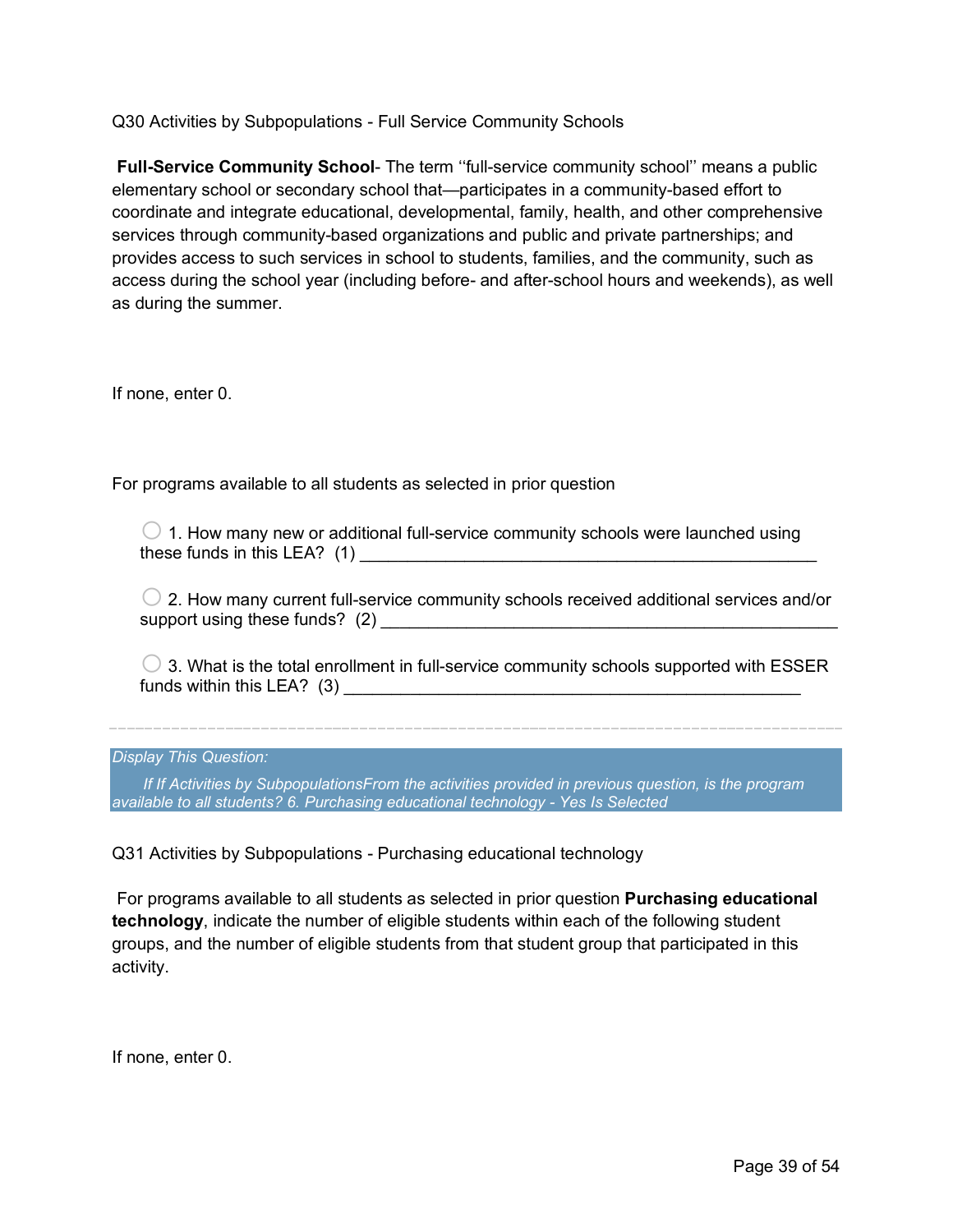| Please note that this word file is for LEA planning. All responses must be submitted to the Qualtrics tool by May 10, 2022 by 5:00 PM.                                                                                                                                                                                                                                                                                                                   |                                                        |                                                      |
|----------------------------------------------------------------------------------------------------------------------------------------------------------------------------------------------------------------------------------------------------------------------------------------------------------------------------------------------------------------------------------------------------------------------------------------------------------|--------------------------------------------------------|------------------------------------------------------|
| Note: Eligible refers to students within the student group who meet eligibility criteria for<br>participation, such as belonging to the appropriate grade for the activity.<br>Note: Students may be counted in multiple rows. The sum of rows a-n need not equal the total<br>headcount previously reported.<br>Note: The number of participating students must be less than or equal to the number of enrolled<br>eligible students for each subgroup. |                                                        |                                                      |
|                                                                                                                                                                                                                                                                                                                                                                                                                                                          | # Enrolled eligible students at<br>LEA in subgroup (1) | # Eligible students in<br>subgroup participating (2) |
| a. Students with one or more<br>disabilities (Q154_1)                                                                                                                                                                                                                                                                                                                                                                                                    |                                                        |                                                      |
| b. Low-income students<br>(Q154 2)                                                                                                                                                                                                                                                                                                                                                                                                                       |                                                        |                                                      |
| c. English learners (Q154_3)                                                                                                                                                                                                                                                                                                                                                                                                                             |                                                        |                                                      |
| d. Students in foster care<br>(Q154 4)                                                                                                                                                                                                                                                                                                                                                                                                                   |                                                        |                                                      |
| e. Migratory students<br>$(Q154-5)$                                                                                                                                                                                                                                                                                                                                                                                                                      |                                                        |                                                      |
| f. Students experiencing                                                                                                                                                                                                                                                                                                                                                                                                                                 |                                                        |                                                      |
|                                                                                                                                                                                                                                                                                                                                                                                                                                                          |                                                        | Page 40 of 54<br>ADA Compliant 3/28/22               |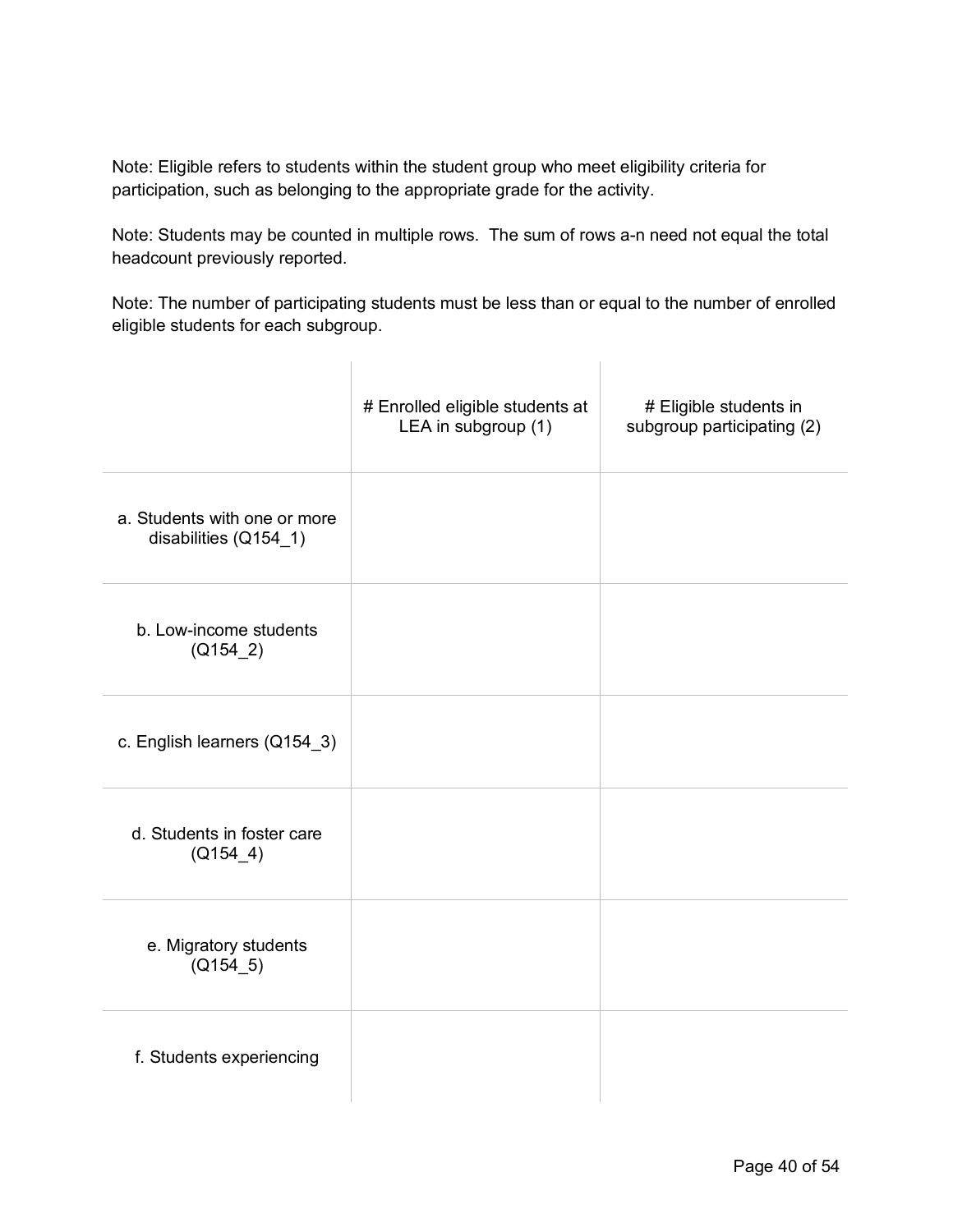|                                                                  | Please note that this word file is for LEA planning. All responses must be submitted to the Qualtrics tool by May 10, 2022 by 5:00 PM. |
|------------------------------------------------------------------|----------------------------------------------------------------------------------------------------------------------------------------|
| homelessness (Q154_6)                                            |                                                                                                                                        |
| g. American Indian or Alaska<br>Native (Q154_7)                  |                                                                                                                                        |
| h. Asian (Q154_8)                                                |                                                                                                                                        |
| i. Black or African American<br>(Q154.9)                         |                                                                                                                                        |
| j. Hispanic/Latino (Q154_10)                                     |                                                                                                                                        |
| k. Native Hawaiian or Other<br>Pacific Islander (Q154_11)        |                                                                                                                                        |
| I. White (Q154_12)                                               |                                                                                                                                        |
| m. Two or more races<br>$(Q154 - 13)$                            |                                                                                                                                        |
| n. Other student<br>subpopulation (Please<br>specify): (Q154_14) |                                                                                                                                        |
|                                                                  |                                                                                                                                        |
|                                                                  | Page 41 of 54<br>ADA Compliant 3/28/22                                                                                                 |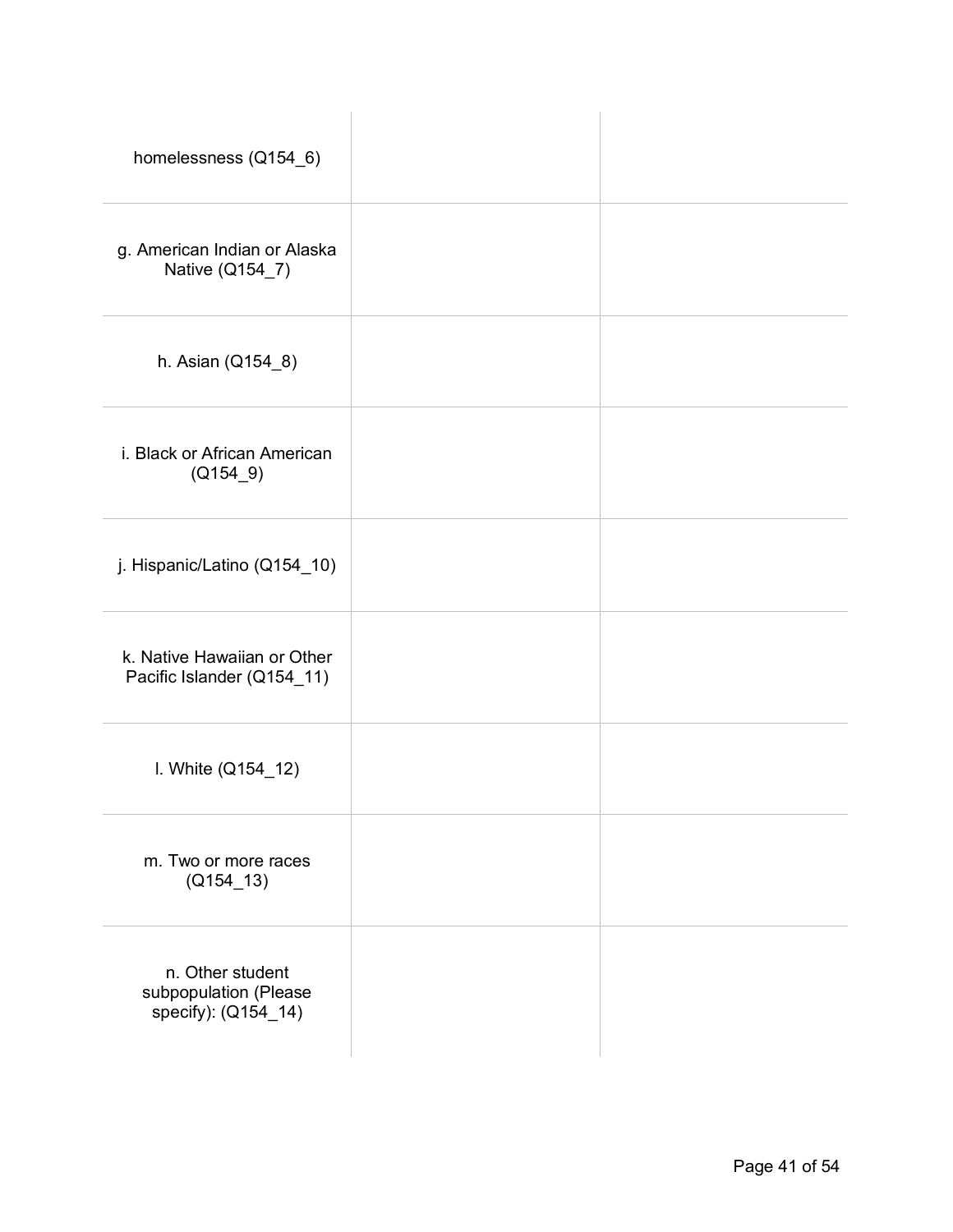Please note that this word file is for LEA planning. All responses must be submitted to the Qualitatic tool by May 10, 2022 by 5:00 PM.<br>Planning and the May 10, 2022 by 5:00 PM.<br>ADA Compliant 3/28/22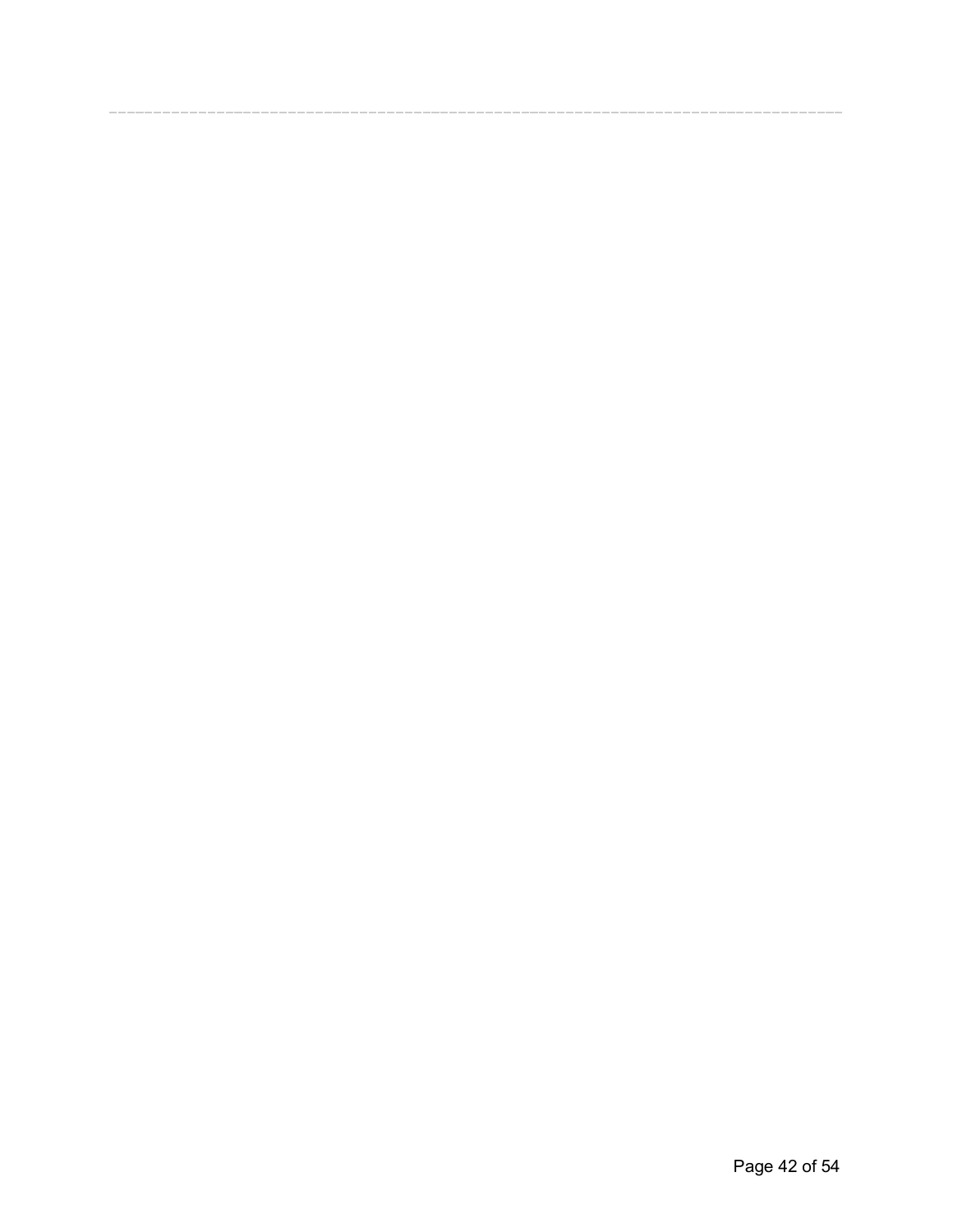Q32 Activities by Subpopulations - Total LEA Student Enrollment by Demographic Group Indicate the total number of enrolled students within the LEA by each student group below. Students should be counted in all student groups to which they belong. Please use the same methodology to identify student counts as used to report enrollment data to EdFacts.

If none, enter 0.

Count Enrolled Students at LEA (1) a. Students with one or more disabilities  $(Q154_1)$ b. Low-income students (Q154\_2) c. English learners (Q154\_3) d. Students in foster care (Q154\_4) e. Migratory students (Q154\_5) f. Students experiencing homelessness  $(Q1546)$ g. American Indian or Alaska Native (Q154\_7) Please note that this word file is for LEA planning. All responses must be standing for Schalicated by Burgapaplic Group<br>
DG2 Activities by Subpopulations - Total LEA Student Emcellinent by Demographic Group<br>
Includied to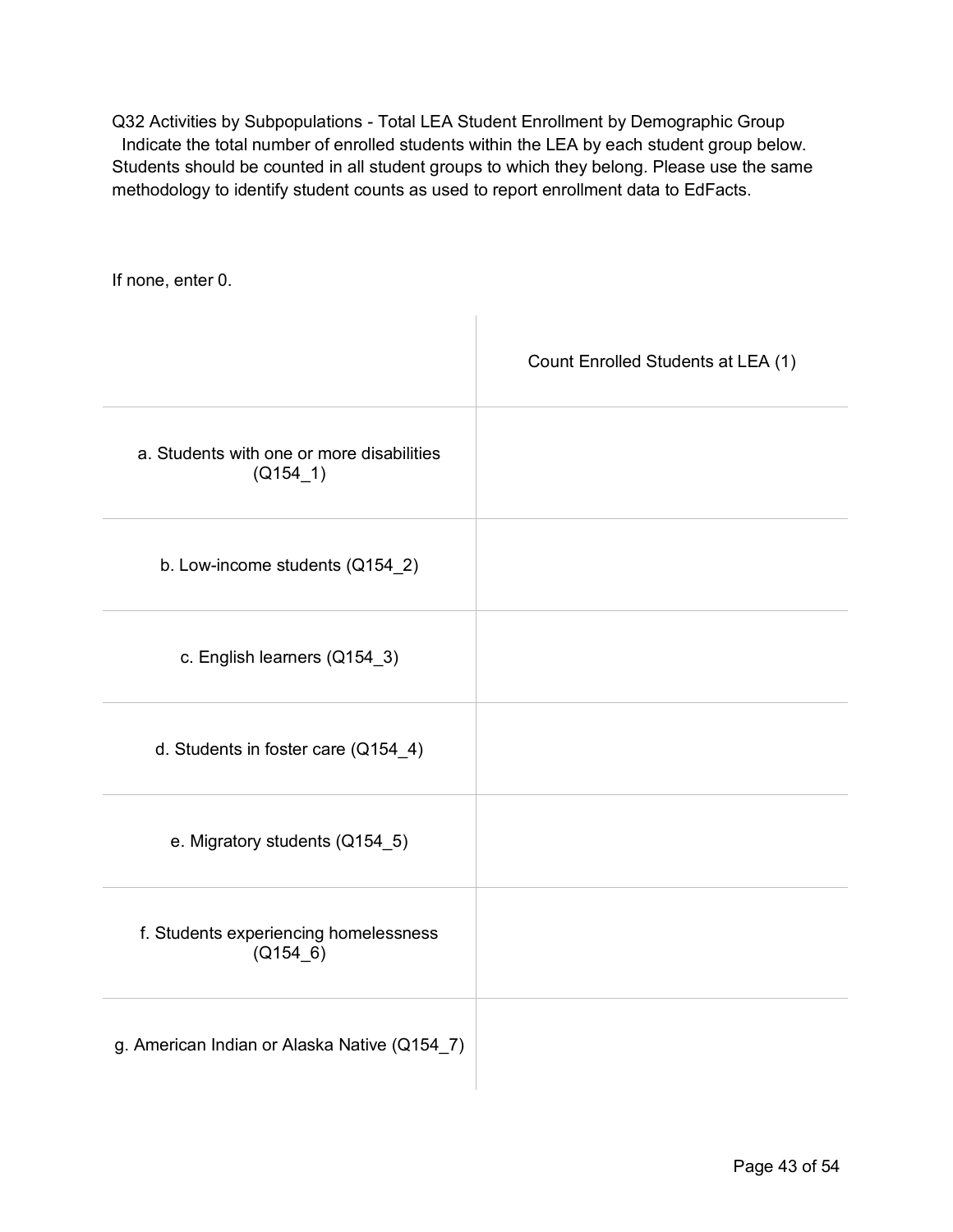| Please note that this word file is for LEA planning. All responses must be submitted to the Qualtrics tool by May 10, 2022 by 5:00 PM.                                                           |                                        |
|--------------------------------------------------------------------------------------------------------------------------------------------------------------------------------------------------|----------------------------------------|
| h. Asian (Q154 8)                                                                                                                                                                                |                                        |
| i. Black or African American (Q154_9)                                                                                                                                                            |                                        |
| j. Hispanic/Latino (Q154_10)                                                                                                                                                                     |                                        |
| k. Native Hawaiian or Other Pacific Islander<br>$(Q154_11)$                                                                                                                                      |                                        |
| I. White (Q154_12)                                                                                                                                                                               |                                        |
| m. Two or more races (Q154_13)                                                                                                                                                                   |                                        |
| n. Other student subpopulation (Please<br>specify): (Q154_14)                                                                                                                                    |                                        |
| Total Unique Headcount of Enrolled Students<br>(note: the total unique headcount does not<br>need to equal the sum of rows a-n, as a<br>student may be counted in multiple rows.)<br>$(Q163_15)$ |                                        |
| Q33 Full-Time Equivalent (FTE) Positions                                                                                                                                                         |                                        |
|                                                                                                                                                                                                  | Page 44 of 54<br>ADA Compliant 3/28/22 |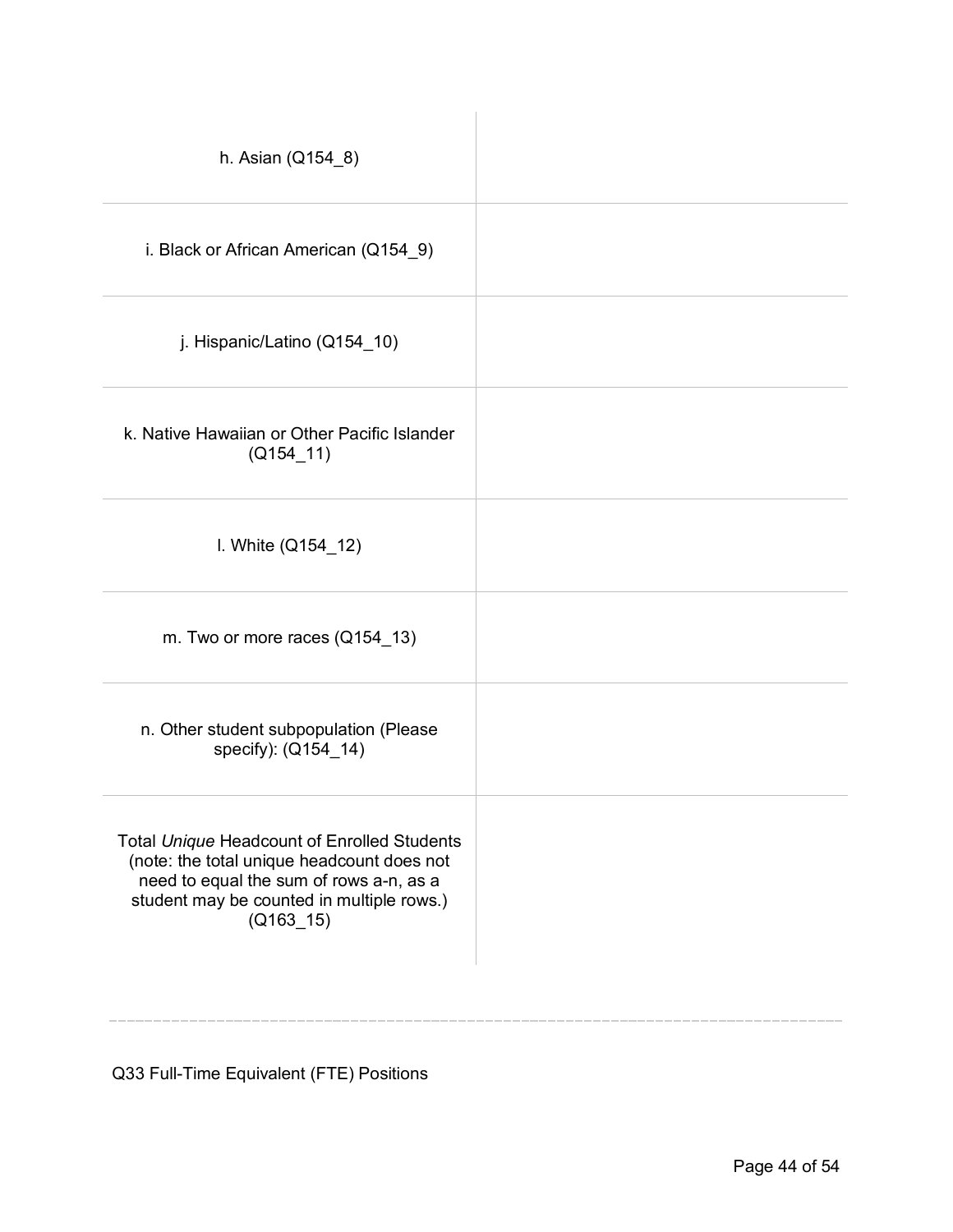Provide the number of full-time equivalent (FTE) positions for the LEA as of September 30, 2021.

(The number of FTE positions includes all staff regardless of whether the position is funded by Federal, State, local, or other funds—and equals the sum of the number of full-time positions plus the full-time equivalent of the number of part-time positions.) Please not list its word file is for LEA planning. All responses must be studied for FLEA at a d'Saptember 30,<br>2021.<br>
Provide the number of FTE positions includes all staff regards<br>best of May 10, and Saptember of Submitte

 $\bigcirc$  Full-time equivalent (FTE) positions on September 30, 2021 (1)

 $\overline{\phantom{a}}$  ,  $\overline{\phantom{a}}$  ,  $\overline{\phantom{a}}$  ,  $\overline{\phantom{a}}$  ,  $\overline{\phantom{a}}$  ,  $\overline{\phantom{a}}$  ,  $\overline{\phantom{a}}$  ,  $\overline{\phantom{a}}$  ,  $\overline{\phantom{a}}$  ,  $\overline{\phantom{a}}$  ,  $\overline{\phantom{a}}$  ,  $\overline{\phantom{a}}$  ,  $\overline{\phantom{a}}$  ,  $\overline{\phantom{a}}$  ,  $\overline{\phantom{a}}$  ,  $\overline{\phantom{a}}$ 

Q34 Access to Select Staff - Full-Time Equivalent (FTE) Positions by School

Please indicate if you are a single-school LEA. Single-school LEAs will enter school level FTE information directly into survey tool. LEAs with multiple schools will utilize a file upload.

 $\bigcirc$  LEA has only one school (1)

 $\bigcup$  LEA has more than one school (4)

*Display This Question:*

*If Access to Select Staff - Full-Time Equivalent (FTE) Positions by School Please indicate if you ar... = LEA has more than one school*

Q35 Access to Select Staff - Full-Time Equivalent (FTE) Positions by School

Use the template (link here) to report select FTE Positions by School. Please upload completed spreadsheet with your response.

Provide the count of FTE staff assigned to serve each school in this LEA, regardless of funding source, as of September 30, 2020.

For example, if one full-time nurse is shared equally by five schools within an LEA, allocate 0.2 FTE to each school served. These data will be merged with school membership data to calculate staff-to-student ratios for the 2020-21 school year.

*(The number of FTE positions includes all staff regardless of whether the position is funded by Federal, State, local, or other funds—and equals the sum of the number of full-time positions*